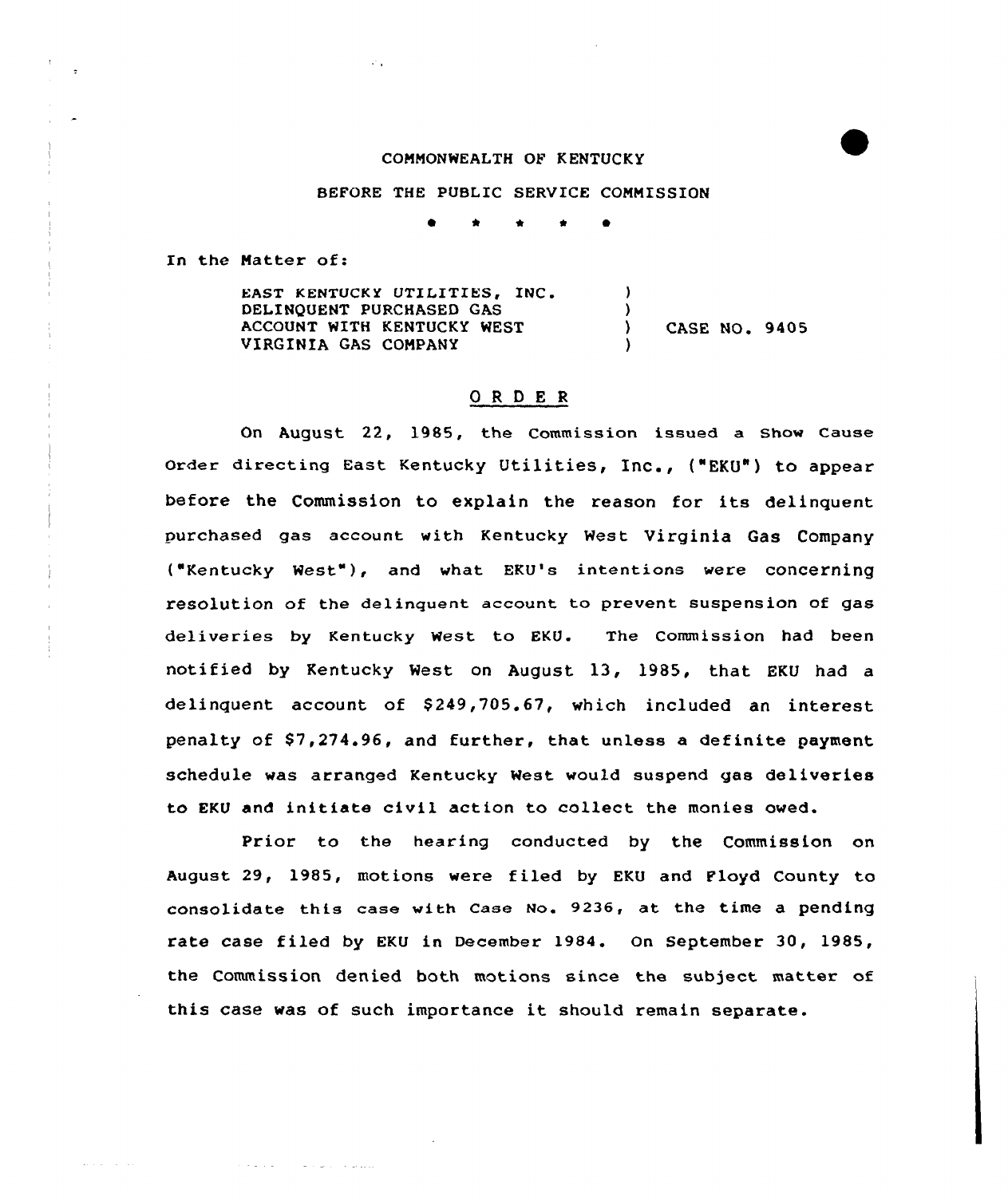During the hearing EKU stated that the delinquent account was a direct result of the Commission's failure to grant interim rate relief to EKU. This request had been submitted by EKU as part of Case No. 9236 in December 1984, and was denied by the Commission on January 10, 1985. According to EKU, interim rate relief would have produced additional revenues of approximately \$ 240,000 on an annual basis.

Subsequent to the hearing, Kentucky West ora1ly advised the Commission that it would not suspend gas deliveries to EKU pending further negotiations on a repayment plan and an expedited decision in this case. In that regard, EKU advised the Commission on December 6, 1985, that it had filed an application with Farmers Home Administration ("FmHA") for funds "to complete restoration of its system and to pay its wholesale gas purchase, delinquent accounts." Also, EKU at or about the same time filed for a loan through the Department of Local Government ("DLG") to pay its delinquent purchased gas account. EKU has also approached First Commonwealth Bank, Prestonsburg, Kentucky, to secure a loan of \$200,000 to pay toward its delinquent purchased gas account. However, according to EKU, the bank is unwilling to approve such a loan without a surcharge attached to EKU's sale of each MCF of gas. EKU has also been advised by DLG "that a loan entirely for the purpose of paying a gas supplier is ineligible," although such funds might be available for such a purpose as part of an approved reconstruction loan from DLG. The Commission notes, however, that DLG denied an earlier request by EKU for a reconstruction loan.

$$
-2-
$$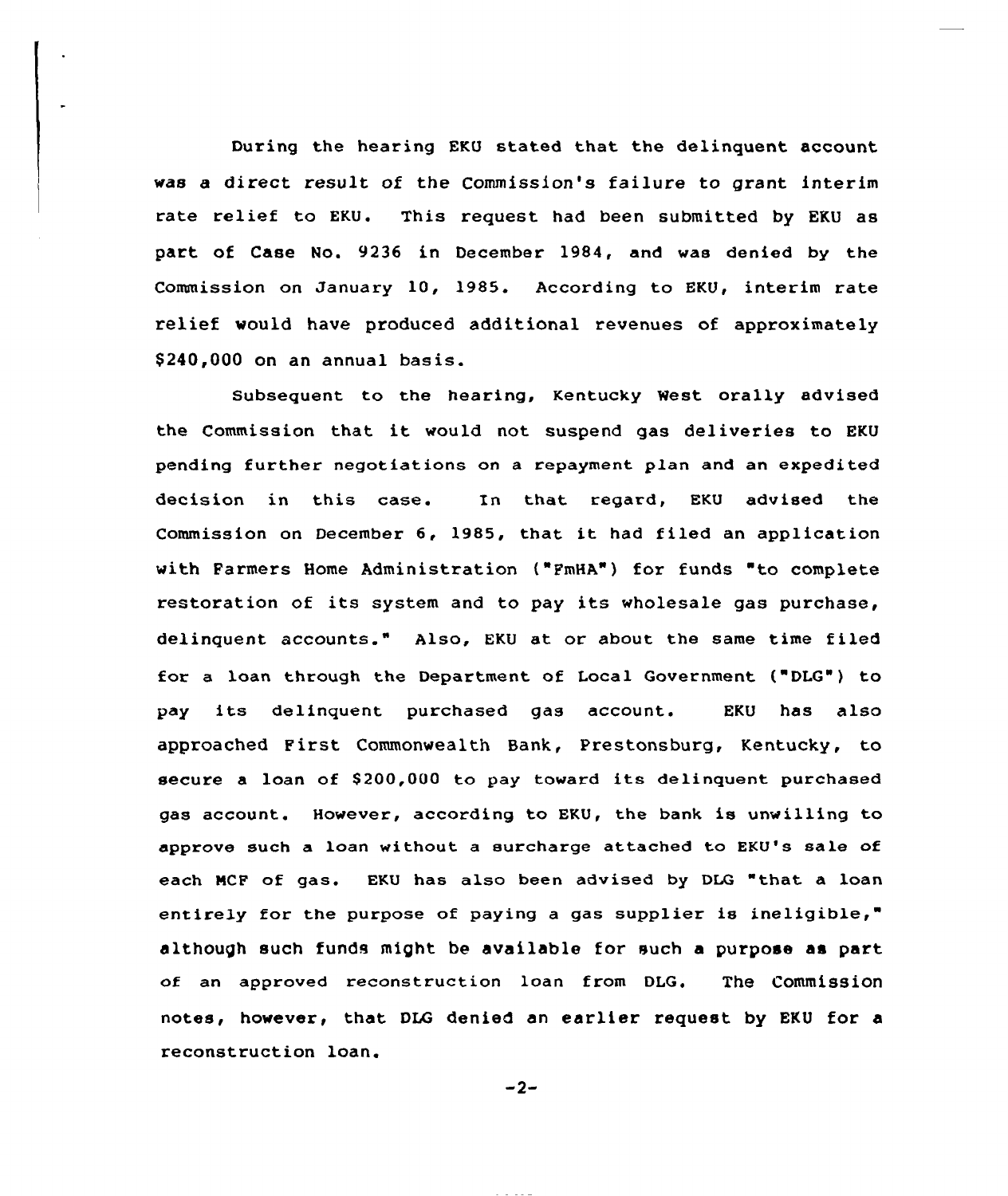The Commission also notes that the actions initiated by EKU regarding its delinquent account with Kentucky West are not considered satisfactory by Kentucky West. On December 6, 1985, the Commission was notified by Kentucky West that it will seek authority from the Federal Energy Regulatory Commission to abandon all future sales to EKU since EKU "is either unable or unwilling to establish any type of repayment schedule."

The Commission is of the opinion that while one immediate concern of this proceeding, continued gas supplies to EKU's customers during the 1985-86 heating season, has been resolved for the short term, the remaining issue of EKU's delinguent purchased gas account with Kentucky West is not likely to be resolved by the actions initiated by EKU referred to herein. This conclusion is supported by past actions on the part of DLG and FInHA regarding the purpose of such applications submitted by EKU (i.e., use of borrowed funds to repay past bills).

Furthermore, the Couunission is of the opinion that the primary reason for EKU's delinquent purchased gas account is and has been due to imprudent management decisions on operations expenses that relate directly to EKU's ability to pay its prudently incurred cost of service. This conclusion is based upon issues raised by the Commission in EKU's recent rate cases, Case No. 8114 and Case No. 9236, relating to imprudent or otherwise unwarranted expenses. As of September 1985, the effect on payment of such expenses in lieu of payment of its purchased gas account has resulted in EKU experiencing annual losses from operations equal to <sup>21</sup> percent of its gross assets, and current

 $-3-$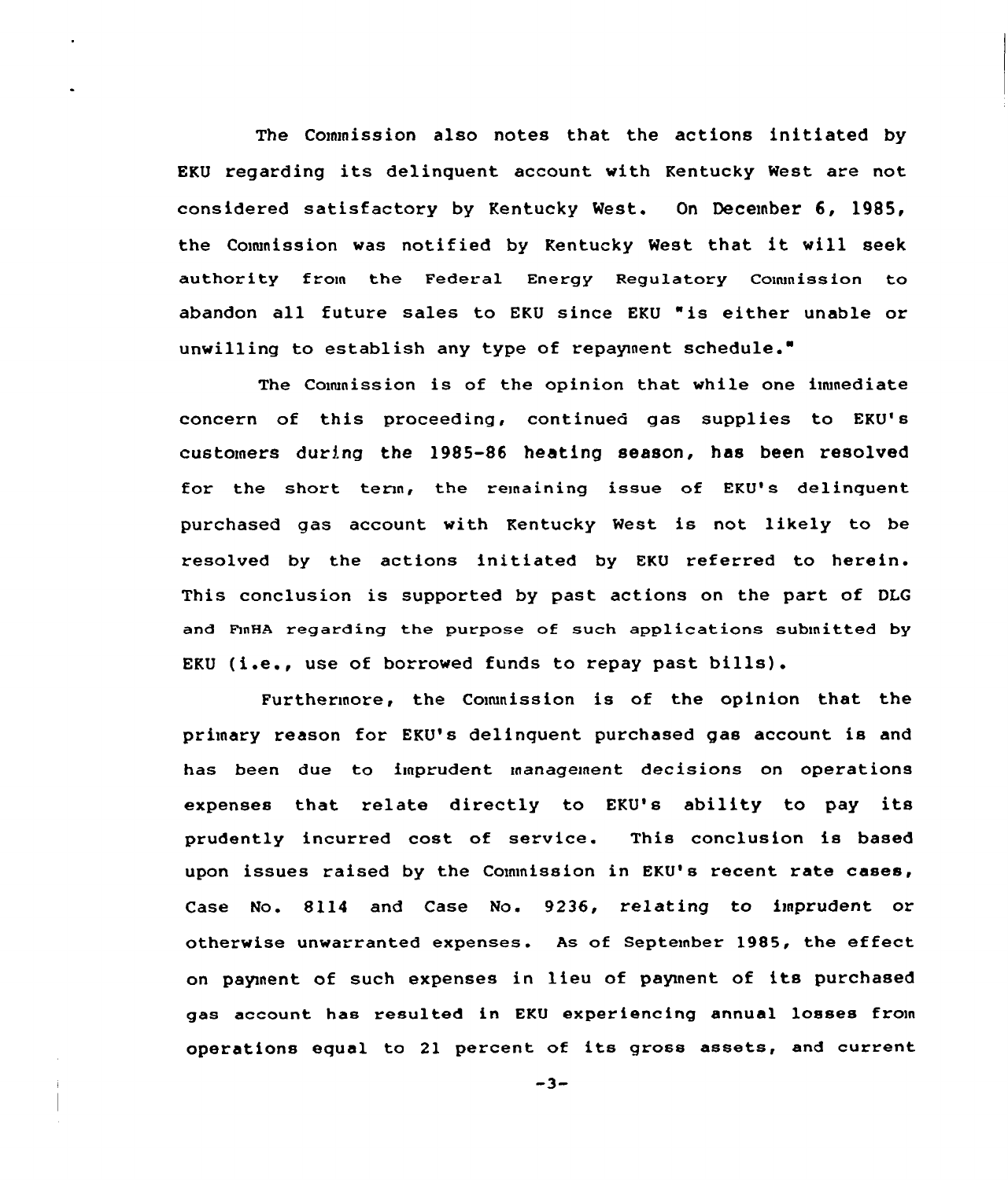liabilities 47 times greater than net equity. The Commission intends to pursue this issue of EKU's management of the Floyd County gas systein in Case No. 9478, at which time the delinquent purchased gas account will continue to be addressed, since in the Commission's view the delinquency is directly related to EKU's management of the gas system.

 $\mathbf{L}$ 

After being fully advised the Commission is of the opinion and hereby finds that:

<sup>1</sup> EKU has initiated action to resolve its delinquent purchased gas account with Kentucky West, although such action is not likely to succeed in acquiring funds.

2. Kentucky West does not characterize EKU's action as an attempt to arrange repayment and may seek authority to abandon gas sales to EKU.

3. The immediate issue in this case, <sup>a</sup> loss of gas supply, was resolved only for the short term in that EKU's customers had gas through the 1985-86 heating season.

4. The longer range issues of EKU's financial stability, a secure gas supply and a properly managed system, have not been resolved and require further attention and scrutiny in a future proceeding to be initiated by the Commission.

IT IS THEREFORE ORDERED that:

1. The Show Cause proceeding instituted in the above styled case is dismissed.

2. EKU's delinquent purchased gas account and the issue of EKU's management of the gas system will be further addressed in Case No. 9478.

 $-4-$